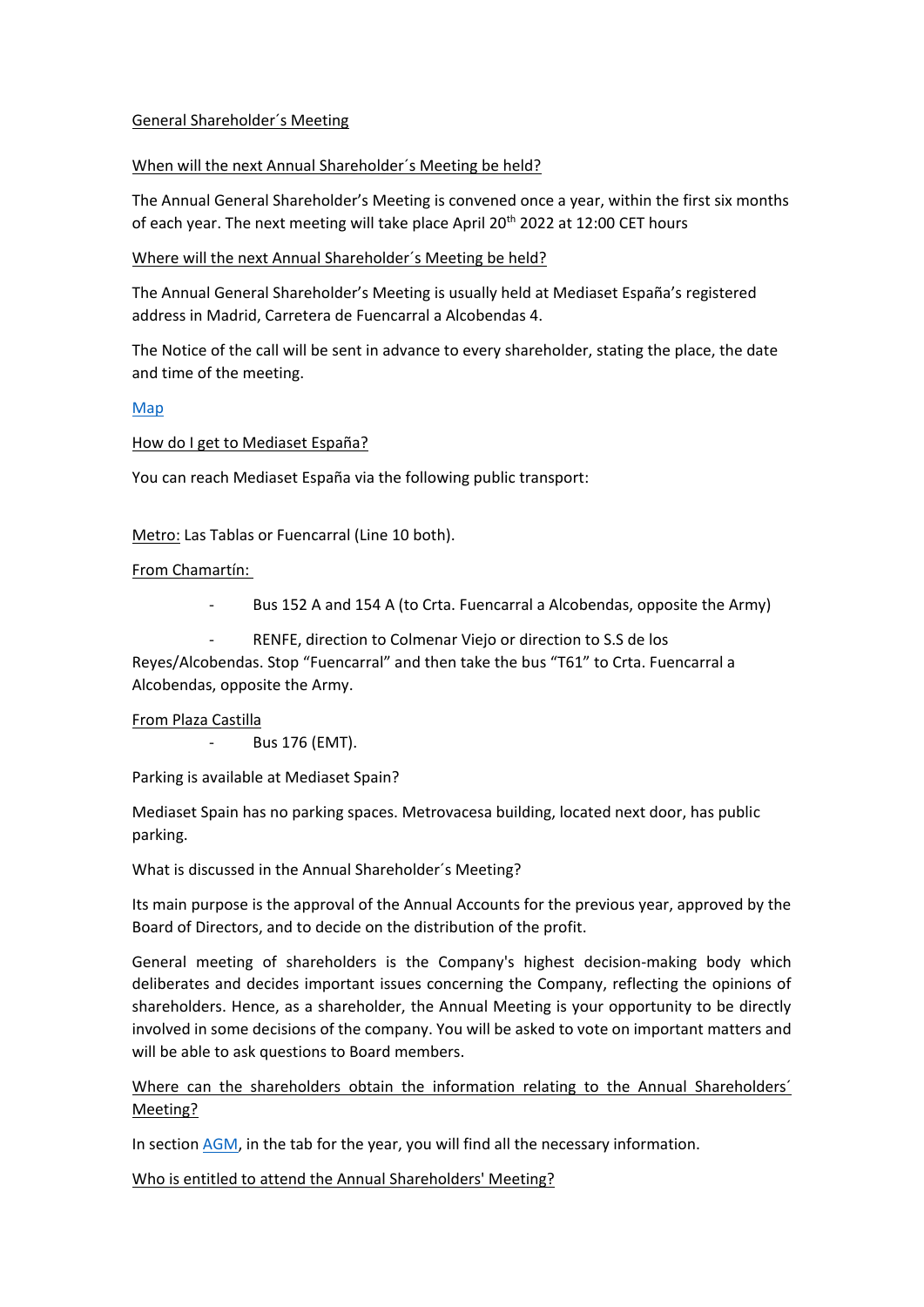Those shareholders registered as holding any number of shares with voting rights and speaking rights may attend the General Meeting. In accordance with the provisions of Article 26 of the Articles of Association, of Section 15 of the General Meeting Regulations and of Section 179 of the Limited Companies Act, shareholders are requested to register their shares on the relevant book entry system five (5) days prior to the date of the General Meeting and to be in possession of Attendance/Proxy Cards issued by the Company.

## How to exercise or delegate the right to vote?

The proxy will be granted by filling in the proxy section of the Attendance/Proxy Card or by any other legally approved procedure. The proxy form shall include or append the Agenda, the representative's identity, application for instructions on voting and voting orders for the proxy in the event no specific instructions have been provided. In this event, proxy will be assumed granted to the Chairman of the Board of Directors.

Unless otherwise stated, when the board of directors prepare a public request of representation, the exercise of the rights to vote corresponding to the shareholders shares will be exercised by the Chairman. Unless otherwise stated, it will be considered that the shareholder gives precise instructions of affirmative votes to the proposed resolutions in the Board Meeting in every General Meeting.

The Company's website will enable, one month prior to the Meeting, an Electronic Forum Meeting, which will be accessible to both the individual shareholders as well as the voluntary associations under the provisions of the Public Limited Companies Act, which may constitute, in order to facilitate communication prior to the convening of the General Board. The Forum will be available until the Annual General Meeting is held.

# What should I do if I don't receive or if I lose the attendance, proxy and voting card for the Meeting?

You should either contact the financial institution where your shares are deposited so that they can provide you with a duplicate card or failing a certificate proving your status as a shareholder, or you should fill in your details on the standard attendance, proxy and voting form available on Mediaset España's website in the [AGM](http://www.mediaset.es/inversores/en/general-shareholders-meeting.html) section.

## What is the purpose of the Shareholders' Electronic Forum? How I can access it?

The Forum is enabled in order to facilitate the communication between shareholders and Mediaset España (both individuals and corporations, and voluntary associations that may be established) on the occasion of the Annual Shareholders' Meeting. The Forum is not a mechanism for online electronic conversation among shareholders, or a virtual discussion, nor is a communication channel between the Company and its shareholders.

In the Forum, shareholders may perform the following actions:

a) Proposals that are intended to be submitted as a supplement to the agenda announced in the call notice.

b) Requests for seconding such proposals.

c) Initiatives for achieving a sufficient percentage to exercise a minority right as provided for by law.

d) Offers or solicitations for voluntary proxies.